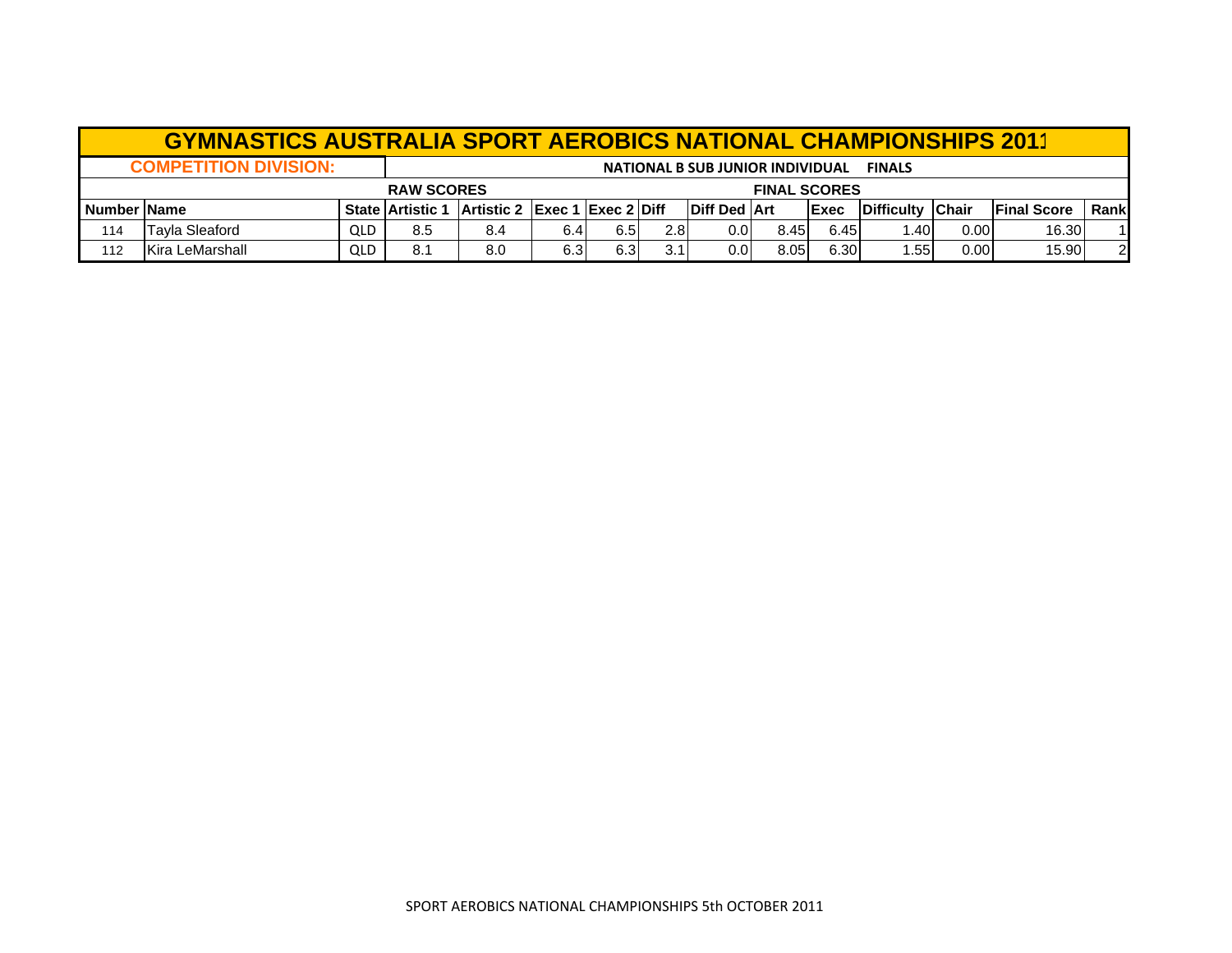|             | <b>GYMNASTICS AUSTRALIA SPORT AEROBICS NATIONAL CHAMPIONSHIPS 2011</b> |            |                       |                               |      |      |                  |                                     |                     |      |                   |              |                    |                |
|-------------|------------------------------------------------------------------------|------------|-----------------------|-------------------------------|------|------|------------------|-------------------------------------|---------------------|------|-------------------|--------------|--------------------|----------------|
|             | <b>COMPETITION DIVISION:</b>                                           |            |                       |                               |      |      |                  | NATIONAL B JUNIOR INDIVIDUAL FINALS |                     |      |                   |              |                    |                |
|             |                                                                        |            | <b>RAW SCORES</b>     |                               |      |      |                  |                                     | <b>FINAL SCORES</b> |      |                   |              |                    |                |
| Number Name |                                                                        |            | <b>State Artistic</b> | Artistic 2 Exec 1 Exec 2 Diff |      |      |                  | <b>Diff Ded Art</b>                 |                     | Exec | <b>Difficulty</b> | <b>Chair</b> | <b>Final Score</b> | Rank           |
| 98          | <b>Kira Stray</b>                                                      | QLD        | 8.8                   | 8.9                           | 8.1  | 7.9I | 3.7              | 0.0                                 | 8.85                | 8.00 | 1.851             | 0.00         | 18.70              |                |
| 102         | <b>Alison Date</b>                                                     | QLD        | 8.5                   | 8.5                           | 7.5  | 7.2  | 3.5              | 0.0                                 | 8.50                | 7.35 | 1.75              | 0.00         | 17.60              | $\overline{2}$ |
| 110         | Katie Underwood                                                        | <b>QLD</b> | 7.9                   | 7.9                           | 7.1  | 7.3  | 3.7              | 0.0                                 | 7.90                | 7.20 | 1.85 l            | 0.00         | 16.95              | 3              |
| 104         | Soraya LeMarshall                                                      | <b>QLD</b> | 8.1                   | 8.1                           | 7.0I | 6.7  | 3.5 <sub>l</sub> | 0.0                                 | 8.10                | 6.85 | 1.75              | 0.00         | 16.70              | $\overline{4}$ |
| 96          | Olivia Feaver                                                          | <b>VIC</b> | 7.5                   | 7.5                           | 7.3  | 7.3I | 3.2              | 0.0 <sub>l</sub>                    | 7.50                | 7.30 | 1.60              | 0.00         | 16.40              | 5              |
| 94          | Aimee Green                                                            | QLD        | 7.6                   | 7.6                           | 6.6  | 6.7  | 3.5 <sub>l</sub> | 0.0                                 | 7.60                | 6.65 | 1.75              | 0.00         | 16.00              | 6              |
| 108         | Alexandra Tree                                                         | QLD        | 7.9                   | 7.9                           | 6.7  | 6.3  | 2.8              | 0.0                                 | 7.90                | 6.50 | 1.40              | 0.00         | 15.80              | 7              |
| 106         | Naomi Taranto                                                          | <b>VIC</b> | 7.4                   | 7.4                           | 6.8  | 7.0  | 2.8              | 0.0                                 | 7.40                | 6.90 | 1.40              | 0.00         | 15.70              | 8              |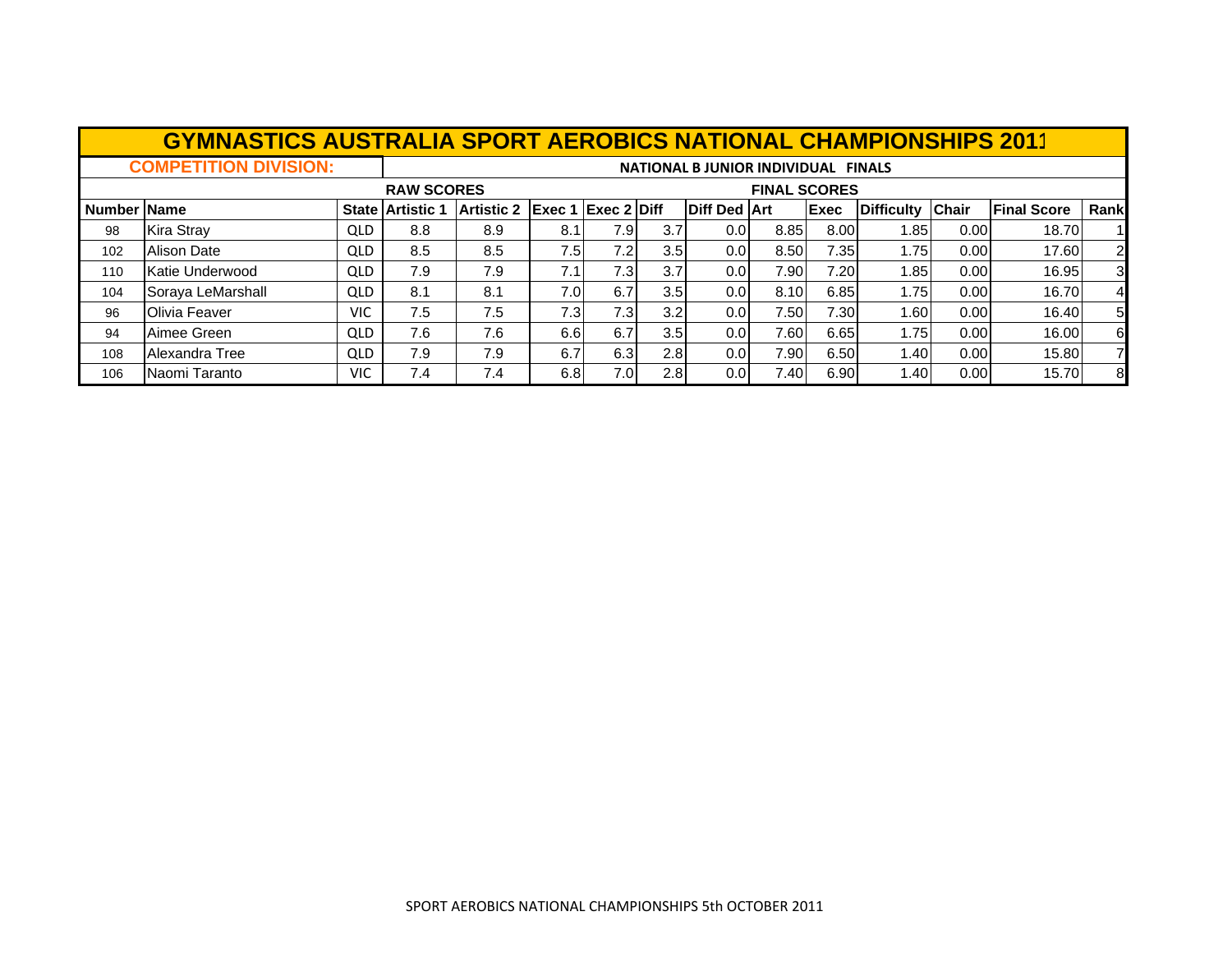|             | <b>GYMNASTICS AUSTRALIA SPORT AEROBICS NATIONAL CHAMPIONSHIPS 2011</b> |     |                         |                               |      |      |                  |                                     |       |                     |                   |              |                     |                |
|-------------|------------------------------------------------------------------------|-----|-------------------------|-------------------------------|------|------|------------------|-------------------------------------|-------|---------------------|-------------------|--------------|---------------------|----------------|
|             | <b>COMPETITION DIVISION:</b>                                           |     |                         |                               |      |      |                  | <b>NATIONAL BJUNIOR PAIR FINALS</b> |       |                     |                   |              |                     |                |
|             |                                                                        |     | <b>RAW SCORES</b>       |                               |      |      |                  |                                     |       | <b>FINAL SCORES</b> |                   |              |                     |                |
| Number Name |                                                                        |     | <b>State Artistic 1</b> | Artistic 2 Exec 1 Exec 2 Diff |      |      |                  | <b>Diff Ded Art</b>                 |       | <b>Exec</b>         | <b>Difficulty</b> | <b>Chair</b> | <b>IFinal Score</b> | Rank           |
| 74          | Kira Stray & Alexandra Tree                                            | QLD | 8.3                     | 8.4                           | 7.3  | 7.3  | 3.3 <sub>l</sub> | 0.01                                | 8.35  | 7.30                | 1.651             | 0.20         | 17.10               |                |
|             | Rikki Bell Warren & Ady                                                |     |                         |                               |      |      |                  |                                     |       |                     |                   |              |                     |                |
| 76          | <b>Waters</b>                                                          | VIC | 7.6                     | 7.6                           | 7.01 | 7.2I | 2.1              | 0.01                                | 7.60I | 7.10                | 1.05              | 0.00         | 15.75               | $\overline{2}$ |
|             | Alison Date & Soraya                                                   |     |                         |                               |      |      |                  |                                     |       |                     |                   |              |                     |                |
| 78          | LeMarshall                                                             | QLD | 7.6                     | 7.8                           | 6.6  | 6.4  | 3.1              | 0.01                                | 7.70I | 6.50                | 1.551             | 0.00         | 15.75               | 3              |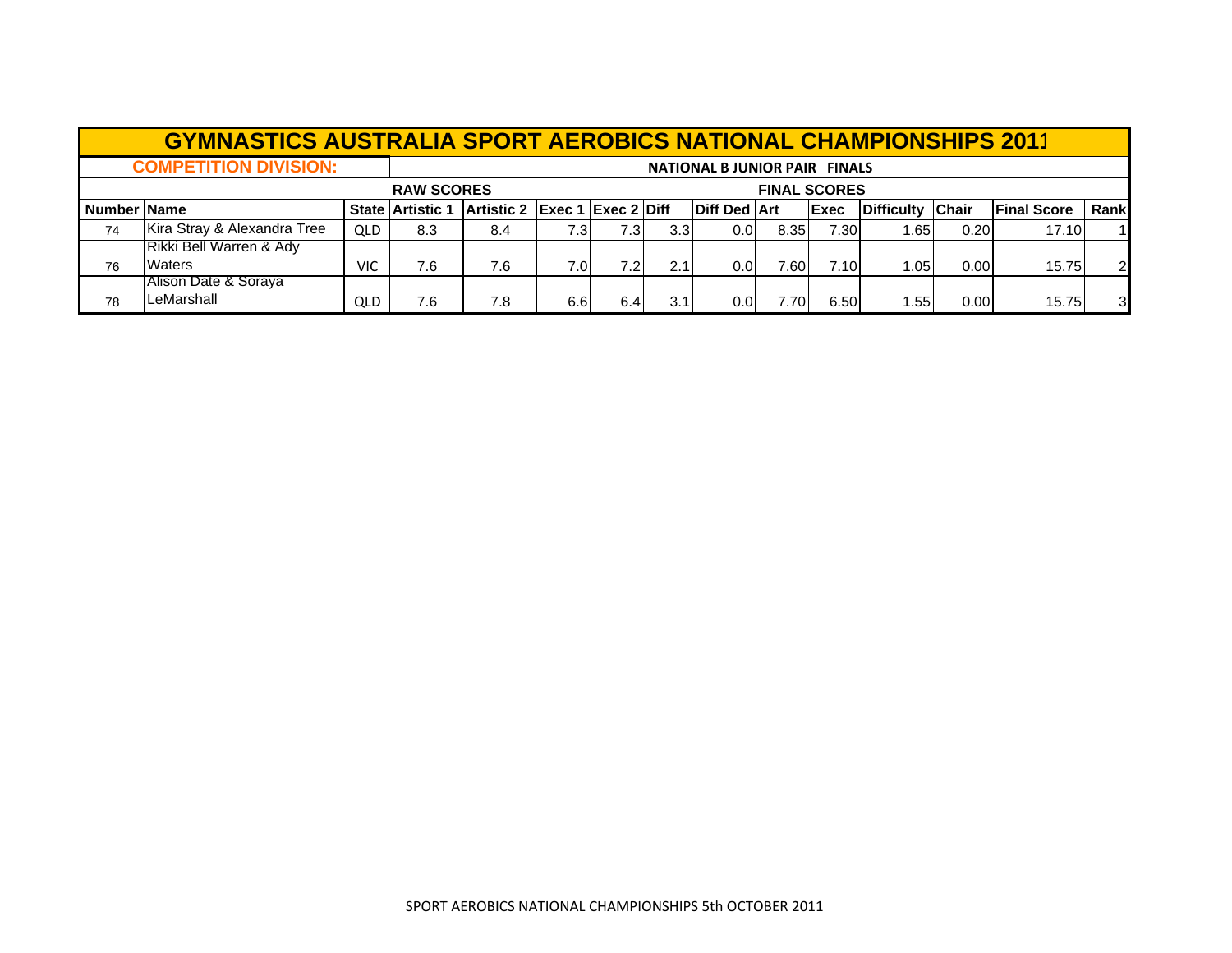|                    | <b>GYMNASTICS AUSTRALIA SPORT AEROBICS NATIONAL CHAMPIONSHIPS 2011</b> |            |                         |                   |                                              |      |                  |                     |                     |             |                                           |              |                    |                |
|--------------------|------------------------------------------------------------------------|------------|-------------------------|-------------------|----------------------------------------------|------|------------------|---------------------|---------------------|-------------|-------------------------------------------|--------------|--------------------|----------------|
|                    | <b>COMPETITION DIVISION:</b>                                           |            |                         |                   |                                              |      |                  |                     |                     |             | NATIONAL B INTERMEDIATE INDIVIDUAL FINALS |              |                    |                |
|                    |                                                                        |            | <b>RAW SCORES</b>       |                   |                                              |      |                  |                     | <b>FINAL SCORES</b> |             |                                           |              |                    |                |
| <b>Number Name</b> |                                                                        |            | <b>State Artistic 1</b> | <b>Artistic 2</b> | $\left  {\text{Exec 1}} \right $ Exec 2 Diff |      |                  | <b>Diff Ded Art</b> |                     | <b>Exec</b> | <b>Difficulty</b>                         | <b>Chair</b> | <b>Final Score</b> | Rank           |
| 134                | Amy Morrison                                                           | QLD        | 8.2                     | 8.2               | 7.4                                          | 7.1  | 2.91             | 0.0                 | 8.20                | 7.25        | 1.45                                      | 0.00         | 16.90              |                |
| 128                | Samantha Panos                                                         | <b>NSW</b> | 7.9                     | 8.0               | 7.3                                          | 7.3I | 3.2              | 0.01                | 7.95                | 7.30        | 1.60                                      | 0.00         | 16.85              | $\overline{2}$ |
| 120                | Montana Zillfleisch                                                    | QLD        | 8.4                     | 8.4               | 6.8                                          | 6.9  | 3.1              | 0.01                | 8.40                | 6.85        | 1.55                                      | 0.00         | 16.80              | 3 <sup>l</sup> |
| 136                | Kayla Cooper                                                           | VIC.       | 8.0                     | 8.0               | 7.0I                                         | 6.9  | 3.3 <sub>l</sub> | 0.01                | 8.00                | 6.95        | 1.65                                      | 0.00         | 16.60              | $\overline{4}$ |
| 126                | Georgie Webb                                                           | QLD        | 7.7                     | 7.8               | 7.0 <sub>l</sub>                             | 7.2  | 3.1              | 0.01                | 7.75                | 7.10        | 1.55                                      | 0.00         | 16.40              | 5 <sub>l</sub> |
| 132                | <b>Holly Dunne</b>                                                     | QLD        | 7.8                     | 7.8               | 6.8                                          | 6.6  | 3.4              | 0.01                | 7.80                | 6.70        | 1.70                                      | 0.00         | 16.20              | 6              |
| 124                | Jaimee Cacic                                                           | <b>VIC</b> | 7.5                     | 7.6               | 6.8                                          | 6.9  | 3.1              | 0.01                | 7.55                | 6.85        | 1.55                                      | 0.00         | 15.95              | 71             |
| 118                | Diane Culhane                                                          | <b>NSW</b> | 6.9                     | 7.0               | 7.2                                          | 7.3  | 3.1              | 0.0                 | 6.95                | 7.25        | 1.55                                      | 0.00         | 15.75              | 8 <sup>l</sup> |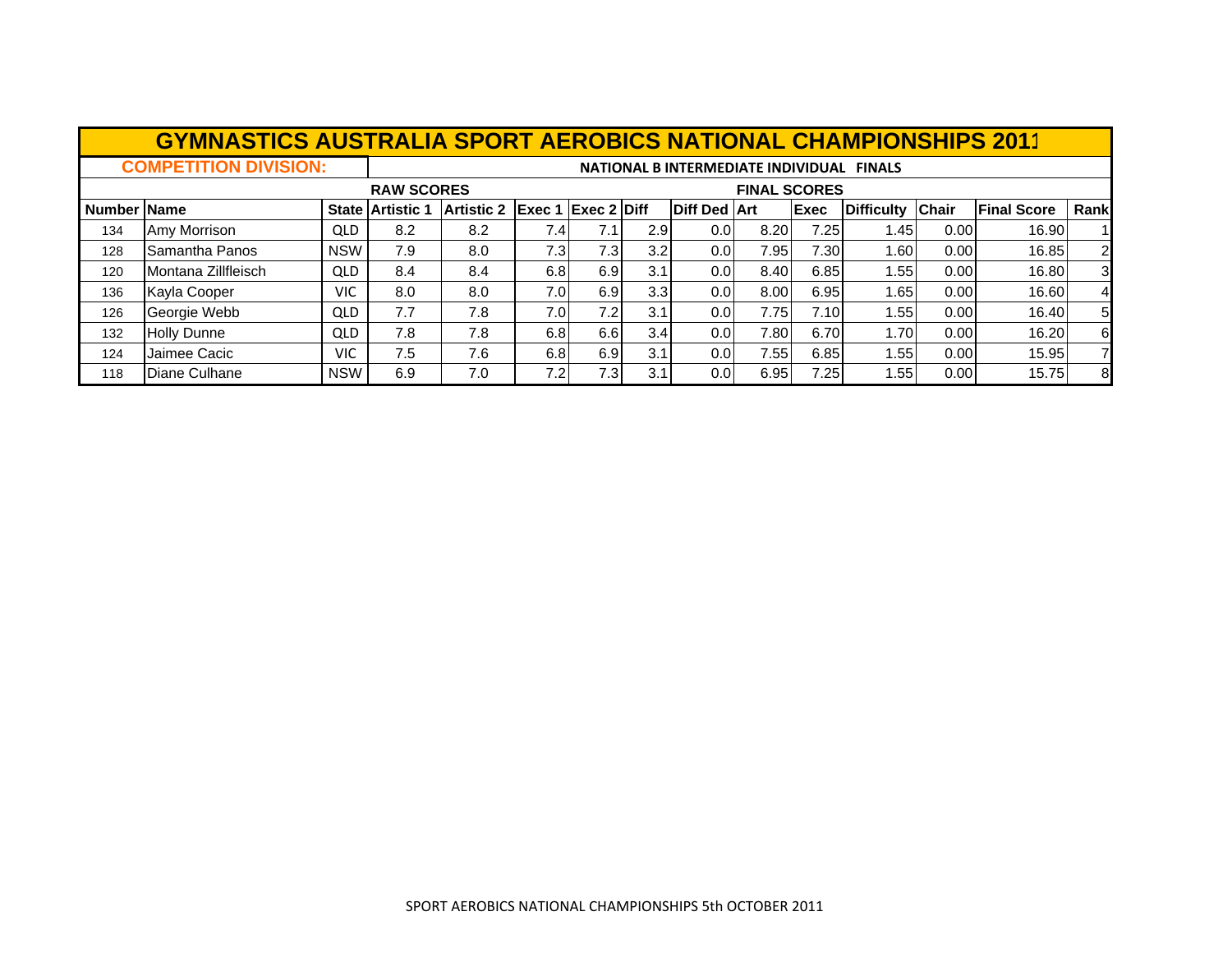|               | <b>GYMNASTICS AUSTRALIA SPORT AEROBICS NATIONAL CHAMPIONSHIPS 2011</b> |     |                         |                               |                  |     |                  |                      |       |       |                    |              |                     |       |
|---------------|------------------------------------------------------------------------|-----|-------------------------|-------------------------------|------------------|-----|------------------|----------------------|-------|-------|--------------------|--------------|---------------------|-------|
|               | <b>COMPETITION DIVISION:</b><br>NATIONAL B INTERMEDIATE PAIR FINALS    |     |                         |                               |                  |     |                  |                      |       |       |                    |              |                     |       |
|               | <b>FINAL SCORES</b><br><b>RAW SCORES</b>                               |     |                         |                               |                  |     |                  |                      |       |       |                    |              |                     |       |
| <b>Number</b> | <b>IName</b>                                                           |     | <b>State Artistic 1</b> | Artistic 2 Exec 1 Exec 2 Diff |                  |     |                  | <b>IDiff Ded Art</b> |       | lExec | <b>IDifficulty</b> | <b>Chair</b> | <b>IFinal Score</b> | Rankl |
|               | <b>JAmy Morrison &amp; Montana</b>                                     |     |                         |                               |                  |     |                  |                      |       |       |                    |              |                     |       |
|               | 80 Zillfleisch                                                         | QLD | 7.4                     | 7.4                           | 5.9 <sub>1</sub> | 6.1 | 2.2 <sub>l</sub> | 0.01                 | 7.40I | 6.00  | 1.10               | 0.00         | 14.50               |       |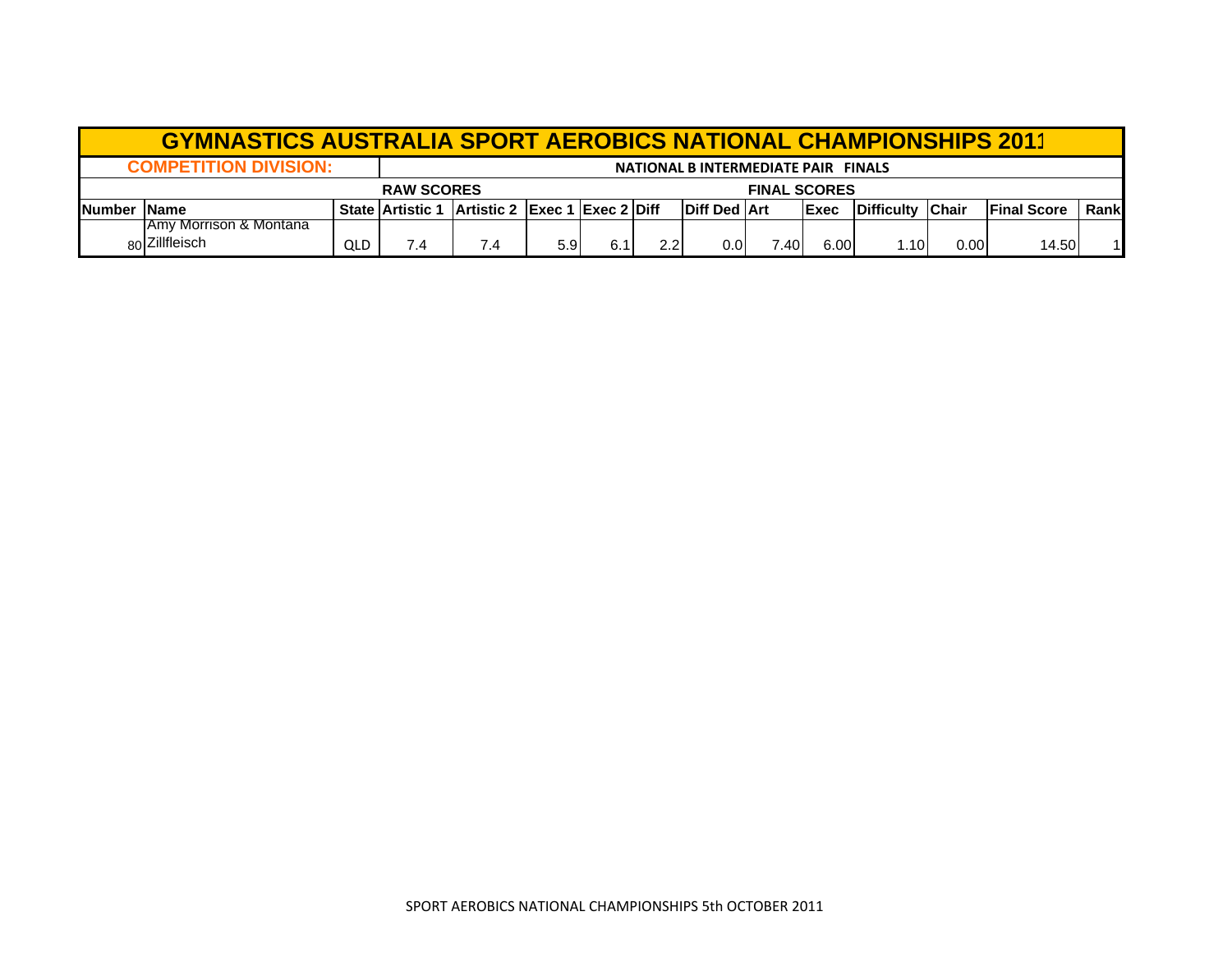|             | <b>GYMNASTICS AUSTRALIA SPORT AEROBICS NATIONAL CHAMPIONSHIPS 2011</b> |            |                         |                               |     |     |                  |                                            |                     |      |                   |              |                    |                |
|-------------|------------------------------------------------------------------------|------------|-------------------------|-------------------------------|-----|-----|------------------|--------------------------------------------|---------------------|------|-------------------|--------------|--------------------|----------------|
|             | <b>COMPETITION DIVISION:</b>                                           |            |                         |                               |     |     |                  | <b>NATIONAL B SENIOR INDIVIDUAL FINALS</b> |                     |      |                   |              |                    |                |
|             |                                                                        |            | <b>RAW SCORES</b>       |                               |     |     |                  |                                            | <b>FINAL SCORES</b> |      |                   |              |                    |                |
| Number Name |                                                                        |            | <b>State Artistic 1</b> | Artistic 2 Exec 1 Exec 2 Diff |     |     |                  | <b>Diff Ded Art</b>                        |                     | Exec | <b>Difficulty</b> | <b>Chair</b> | <b>Final Score</b> | Rank           |
| 93          | <b>Renae Spencer</b>                                                   | <b>QLD</b> | 7.7                     | 7.7                           | 7.1 | 7.2 | 3.4 <sub>l</sub> | 0.0 <sub>l</sub>                           | 7.70                | 7.15 | 1.701             | 0.00         | 16.55              |                |
| 81          | Kirsten Quain                                                          | <b>WA</b>  | 8.2                     | 7.8                           | 6.9 | 6.8 | 2.6              | 0.01                                       | 8.00                | 6.85 | 1.30I             | 0.00         | 16.15              | $\overline{2}$ |
| 105         | Karren Valdez                                                          | <b>NSW</b> | 7.4                     | 7.5                           | 7.1 | 7.0 | 2.6              | 0.01                                       | 7.45                | 7.05 | 1.30              | 0.00         | 15.80              | $\overline{3}$ |
| 107         | Rosalie Lord                                                           | VIC.       | 7.4                     | 7.7                           | 6.5 | 6.3 | 2.9              | 0.01                                       | 7.55                | 6.40 | 1.45              | 0.00         | 15.40              | $\overline{4}$ |
| 89          | Joanna Hunt-prokhovnik                                                 | <b>VIC</b> | 7.2                     | 7.3                           | 6.8 | 6.8 | 2.3              | 0.01                                       | 7.25                | 6.80 | 1.15              | 0.00         | 15.20              | 5 <sup>1</sup> |
| 101         | Laura Jones                                                            | <b>QLD</b> | 7.2                     | 7.2                           | 6.5 | 6.3 | 2.9              | 0.01                                       | 7.20                | 6.40 | 1.45              | 0.00         | 15.05              | 6              |
| 103         | Eliza Dunn                                                             | VIC        | 7.8                     | 8.1                           | 5.5 | 5.6 | 2.7              | 0.0 <sub>l</sub>                           | 7.95                | 5.55 | 1.35              | 0.20         | 14.65              | 7              |
| 87          | Shari James-Abel                                                       | <b>QLD</b> | 7.2                     | 6.9                           | 6.0 | 6.0 | 2.4              | 0.0 <sub>l</sub>                           | 7.05                | 6.00 | 1.20              | 0.20         | 14.05              | 8              |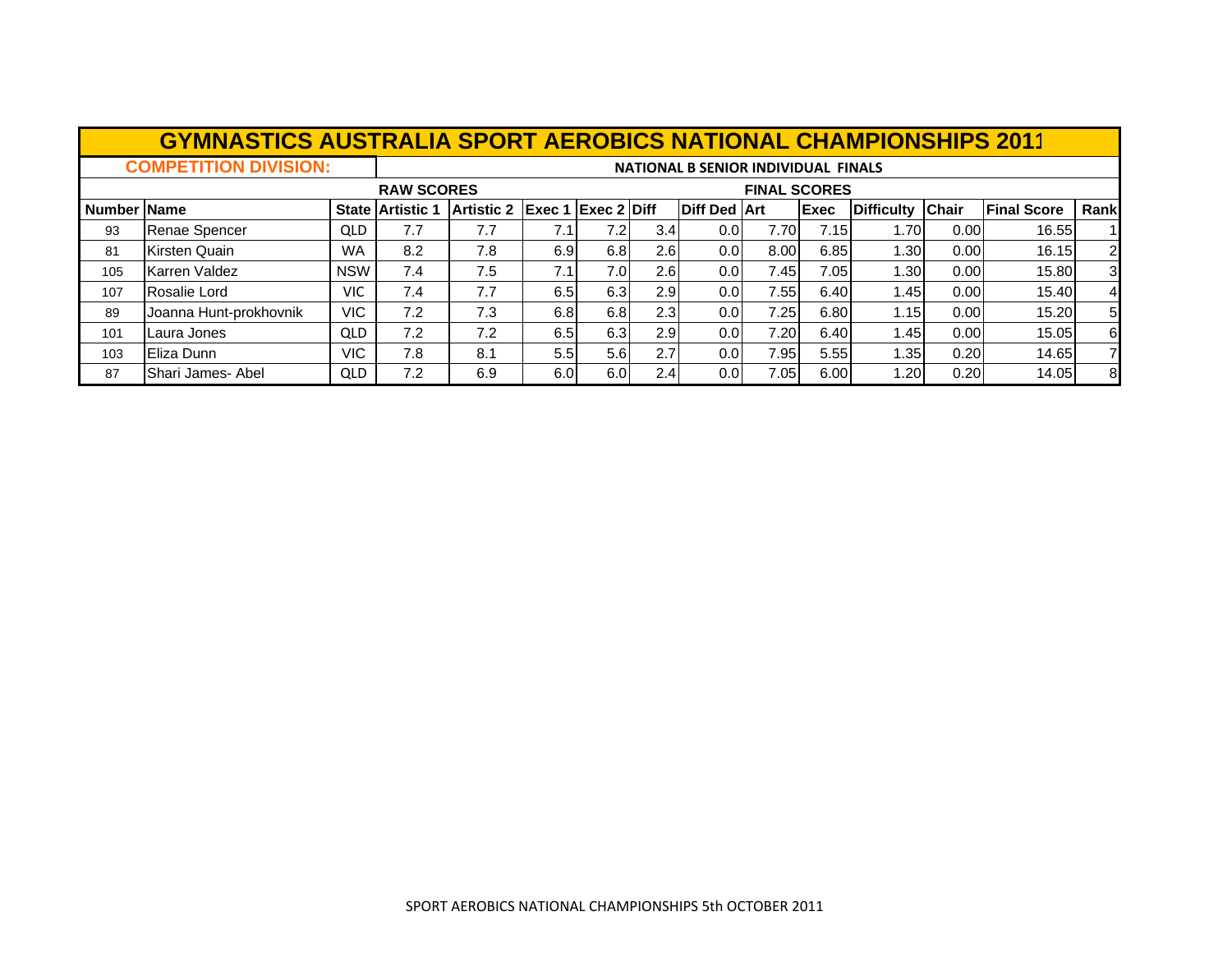|                | <b>GYMNASTICS AUSTRALIA SPORT AEROBICS NATIONAL CHAMPIONSHIPS 2011</b> |     |                         |                               |                  |      |     |                                      |                     |              |                   |              |                     |      |
|----------------|------------------------------------------------------------------------|-----|-------------------------|-------------------------------|------------------|------|-----|--------------------------------------|---------------------|--------------|-------------------|--------------|---------------------|------|
|                | <b>COMPETITION DIVISION:</b>                                           |     |                         |                               |                  |      |     | <b>NATIONAL B SENIOR PAIR FINALS</b> |                     |              |                   |              |                     |      |
|                |                                                                        |     | <b>RAW SCORES</b>       |                               |                  |      |     |                                      | <b>FINAL SCORES</b> |              |                   |              |                     |      |
| I Number IName |                                                                        |     | <b>State Artistic 1</b> | Artistic 2 Exec 1 Exec 2 Diff |                  |      |     | <b>Diff Ded Art</b>                  |                     | <b>IExec</b> | <b>Difficulty</b> | <b>Chair</b> | <b>IFinal Score</b> | Rank |
|                | Jasmine Alavuk & Emma                                                  |     |                         |                               |                  |      |     |                                      |                     |              |                   |              |                     |      |
| 138            | Shelton                                                                | VIC | 7.9                     | 7.9                           | 7.1 <sub>1</sub> | 7.41 | 2.2 | 0.01                                 | 7.90                | 7.25         | 1.10              | 0.00         | 16.25               |      |
|                | Christina Gioffre& Kahly                                               |     |                         |                               |                  |      |     |                                      |                     |              |                   |              |                     |      |
| 142            | Tepper                                                                 | VIC | 8.0                     | 8.0                           | 6.9              |      | 2.5 | 0.01                                 | 8.00                | 7.00         | .25               | 0.00         | 16.25               | 2    |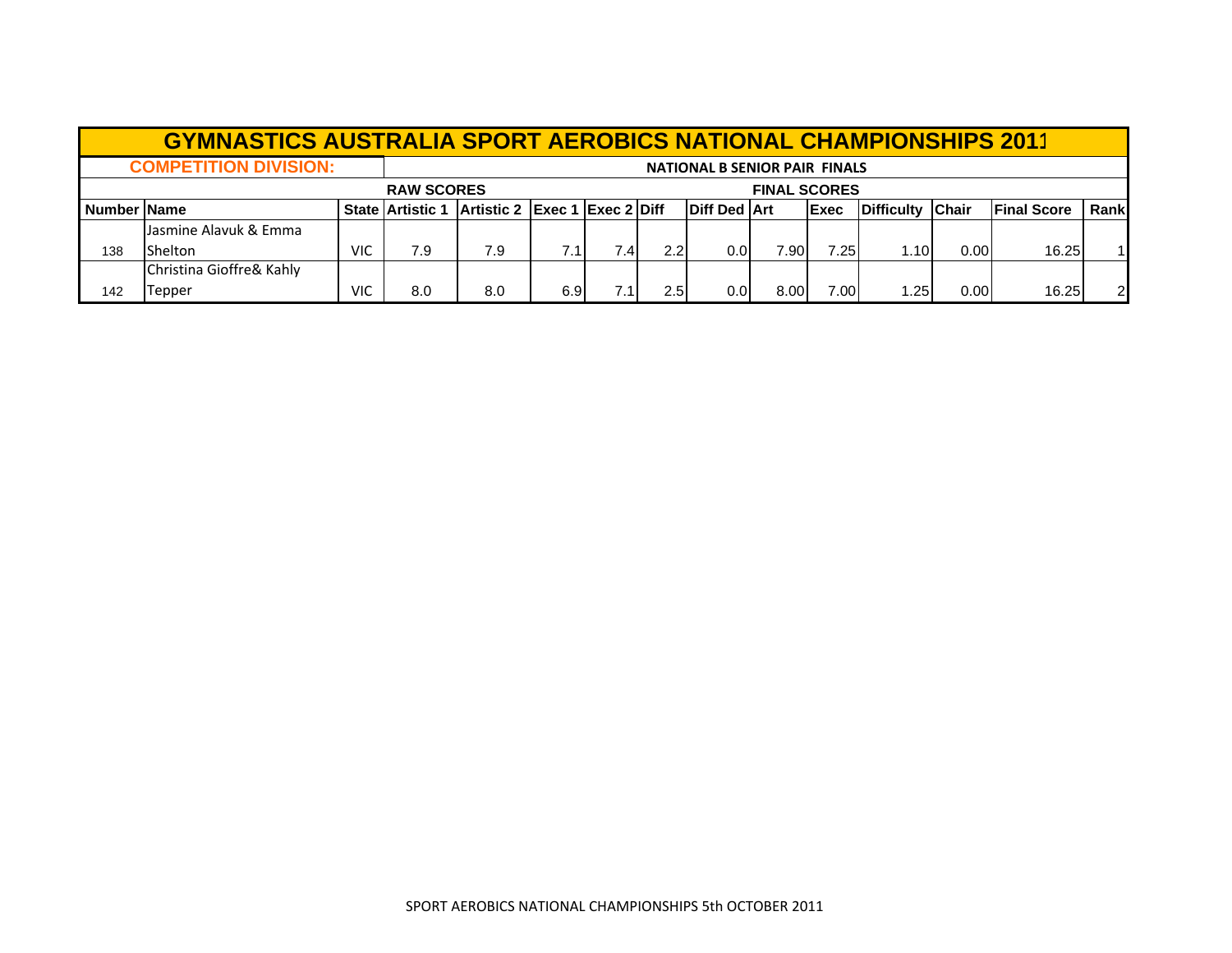|               | <b>GYMNASTICS AUSTRALIA SPORT AEROBICS NATIONAL CHAMPIONSHIPS 2011</b> |            |                         |                               |     |      |                  |                                      |                     |      |                        |              |                     |      |
|---------------|------------------------------------------------------------------------|------------|-------------------------|-------------------------------|-----|------|------------------|--------------------------------------|---------------------|------|------------------------|--------------|---------------------|------|
|               | <b>COMPETITION DIVISION:</b>                                           |            |                         |                               |     |      |                  | <b>NATIONAL B SENIOR TEAM FINALS</b> |                     |      |                        |              |                     |      |
|               |                                                                        |            | <b>RAW SCORES</b>       |                               |     |      |                  |                                      | <b>FINAL SCORES</b> |      |                        |              |                     |      |
| Number   Name |                                                                        |            | <b>State Artistic 1</b> | Artistic 2 Exec 1 Exec 2 Diff |     |      |                  | <b>Diff Ded Art</b>                  |                     |      | <b>Exec Difficulty</b> | <b>Chair</b> | <b>IFinal Score</b> | Rank |
| 146           | Melissa Burnell, Alice Roe &<br>Renee Waller                           | VIC        | 8.2                     | 8.0                           | 6.9 | 7.1I | 3.0 <sub>l</sub> | 0.01                                 | 8.10                | 7.00 | 1.501                  | 0.00         | 16.60               |      |
| 145           | Jessica Marsh, Laura Jones,<br>Laura Kane & Renae Spencer              | <b>QLD</b> | 7.9                     | 7.8                           | 6.5 | 6.6  | 2.9              | 0.01                                 | .851                | 6.55 | ا 45. ا                | 0.00         | 15.85               |      |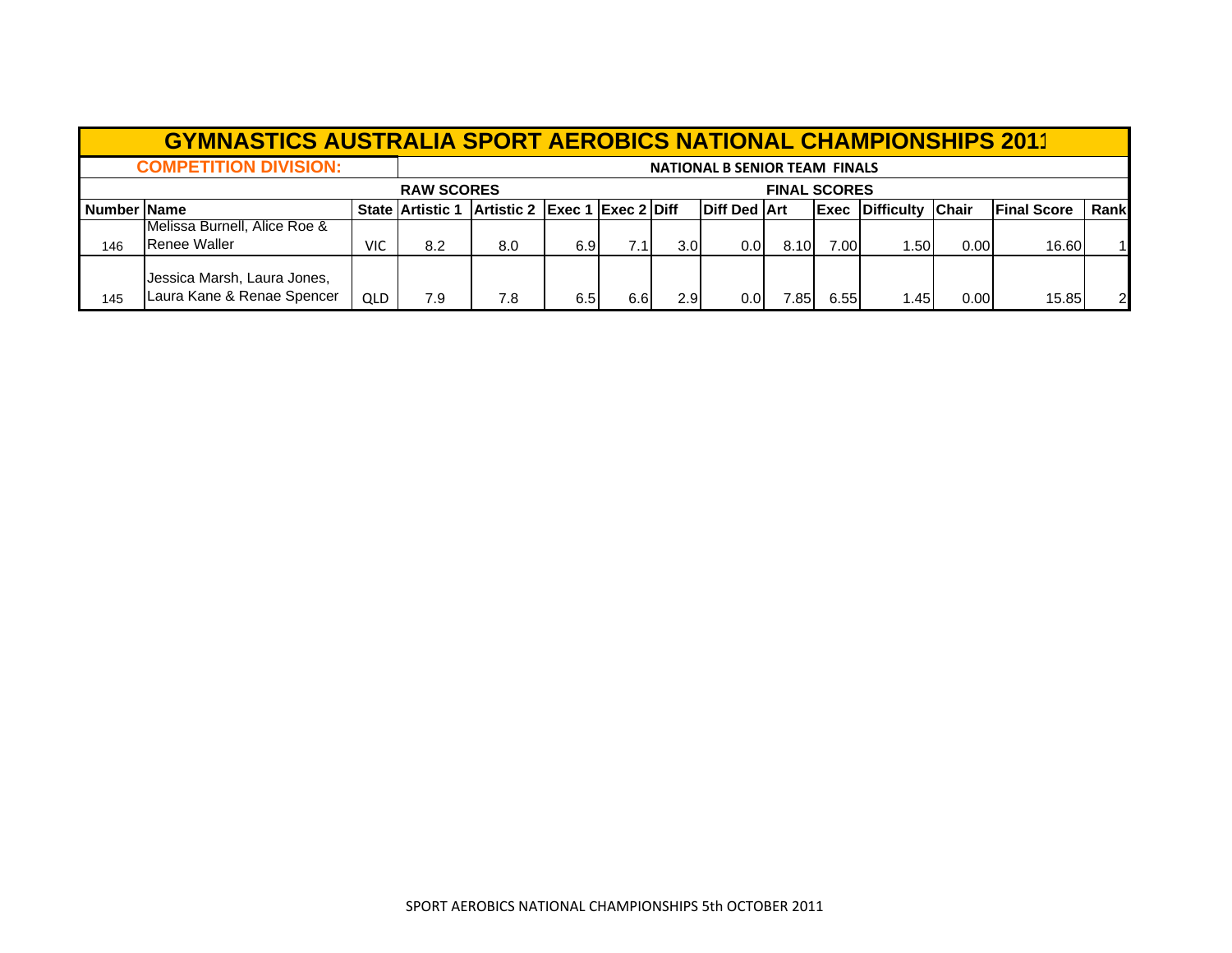|             | <b>GYMNASTICS AUSTRALIA SPORT AEROBICS NATIONAL CHAMPIONSHIPS 2011</b> |            |                                                                                                                                                                      |                                          |      |     |                  |                                    |      |      |      |      |       |                |  |  |
|-------------|------------------------------------------------------------------------|------------|----------------------------------------------------------------------------------------------------------------------------------------------------------------------|------------------------------------------|------|-----|------------------|------------------------------------|------|------|------|------|-------|----------------|--|--|
|             | <b>COMPETITION DIVISION:</b>                                           |            |                                                                                                                                                                      |                                          |      |     |                  | NATIONAL B ADULT INDIVIDUAL FINALS |      |      |      |      |       |                |  |  |
|             |                                                                        |            |                                                                                                                                                                      | <b>RAW SCORES</b><br><b>FINAL SCORES</b> |      |     |                  |                                    |      |      |      |      |       |                |  |  |
| Number Name |                                                                        |            | Rank<br><b>Diff Ded Art</b><br>Artistic 2 Exec 1 Exec 2 Diff<br><b>Final Score</b><br><b>IChair</b><br><b>IDifficulty</b><br><b>State Artistic 1</b><br><b>IExec</b> |                                          |      |     |                  |                                    |      |      |      |      |       |                |  |  |
| 133         | <b>Eliza Quinert</b>                                                   | VIC.       | 8.4                                                                                                                                                                  | 8.2                                      |      | 6.9 | 3.0 <sub>l</sub> | 0.0 <sub>l</sub>                   | 8.30 | 7.00 | 1.50 | 0.00 | 16.80 |                |  |  |
| 131         | Suzi Price                                                             | <b>WA</b>  | 8.0                                                                                                                                                                  | 7.8                                      | 7.0I | 6.9 | 3.2 <sub>l</sub> | 0.0 <sub>l</sub>                   | 7.90 | 6.95 | 1.60 | 0.10 | 16.35 | 2              |  |  |
| 135         | Lizzie Hubbard                                                         | <b>NSW</b> | 8.2                                                                                                                                                                  | 7.9                                      | 6.5I | 6.7 | 3.2 <sub>l</sub> | 0.0                                | 8.05 | 6.60 | 1.60 | 0.00 | 16.25 | $\overline{3}$ |  |  |
| 129         | Leah Dougherty                                                         | VIC.       | 7.2                                                                                                                                                                  | 7.6                                      | 6.0  | 6.3 | 2.7              | 2.0                                | 7.40 | 6.15 | 0.35 | 0.00 | 13.90 | $\overline{4}$ |  |  |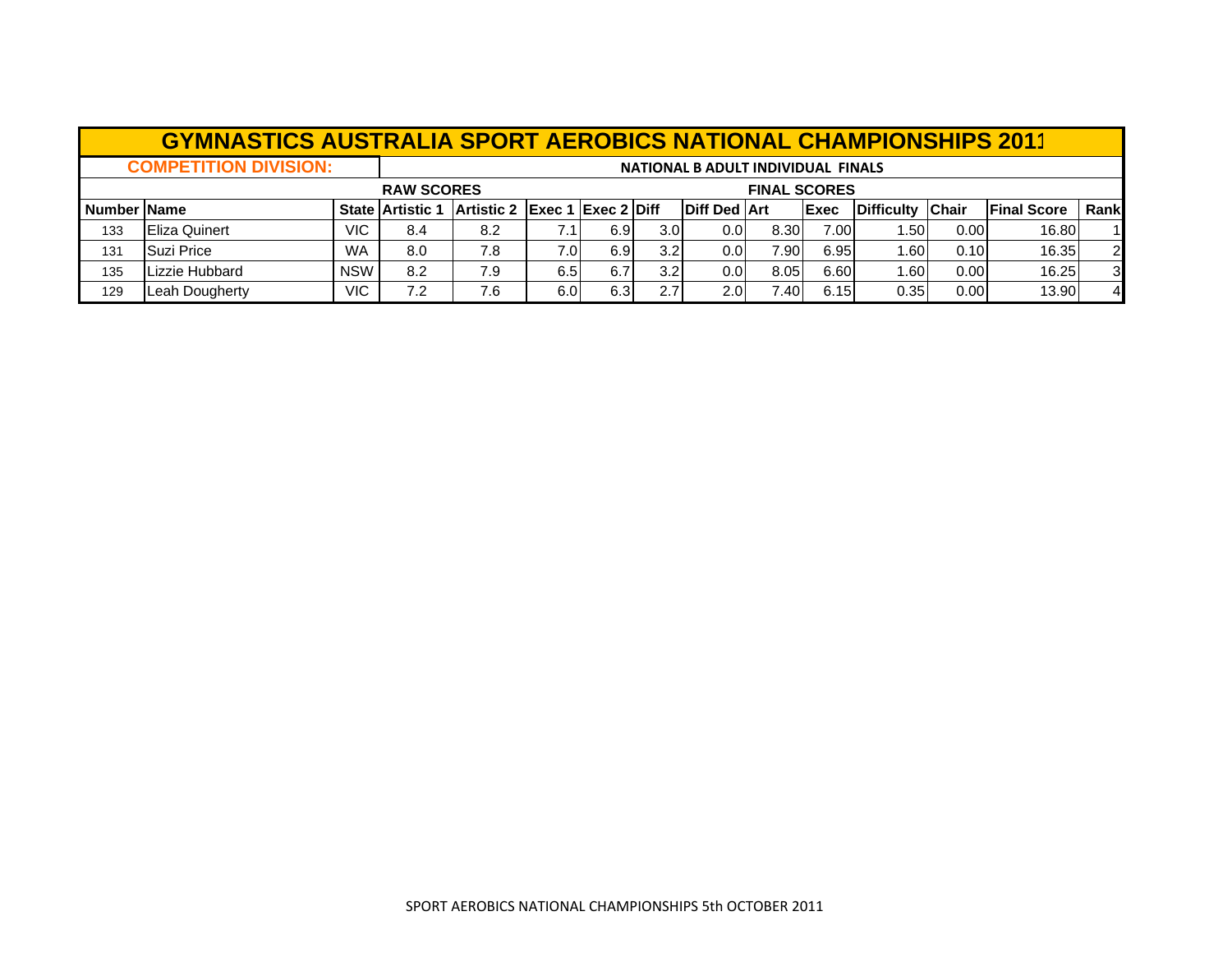|    | <b>GYMNASTICS AUSTRALIA SPORT AEROBICS NATIONAL CHAMPIONSHIPS 2011</b>                                                                                                                       |            |     |     |      |      |     |                                     |      |      |       |      |       |    |
|----|----------------------------------------------------------------------------------------------------------------------------------------------------------------------------------------------|------------|-----|-----|------|------|-----|-------------------------------------|------|------|-------|------|-------|----|
|    | <b>COMPETITION DIVISION:</b>                                                                                                                                                                 |            |     |     |      |      |     | <b>NATIONAL B ADULT PAIR FINALS</b> |      |      |       |      |       |    |
|    | <b>FINAL SCORES</b><br><b>RAW SCORES</b>                                                                                                                                                     |            |     |     |      |      |     |                                     |      |      |       |      |       |    |
|    | Artistic 2 Exec 1 Exec 2 Diff<br><b>IDiff Ded IArt</b><br><b>Chair</b><br><b>Number Name</b><br><b>Difficulty</b><br><b>IFinal Score</b><br><b>IExec</b><br><b>State Artistic 1</b><br>Rankl |            |     |     |      |      |     |                                     |      |      |       |      |       |    |
| 79 | <b>IChiara Ardi &amp; Eliza Quinert</b>                                                                                                                                                      | <b>VIC</b> | 8.4 | 8.1 | 6.6I | 6.61 | 2.6 | 0.01                                | 8.25 | 6.60 | 1.301 | 0.00 | 16.15 | 11 |
| 77 | <b>Suzi Price &amp; Vanessa Pink</b>                                                                                                                                                         | <b>WA</b>  | 7.9 | 7.8 | 6.8  | 6.7  | 2.7 | 0.01                                | 7.85 | 6.75 | 1.351 | 0.00 | 15.95 | 2  |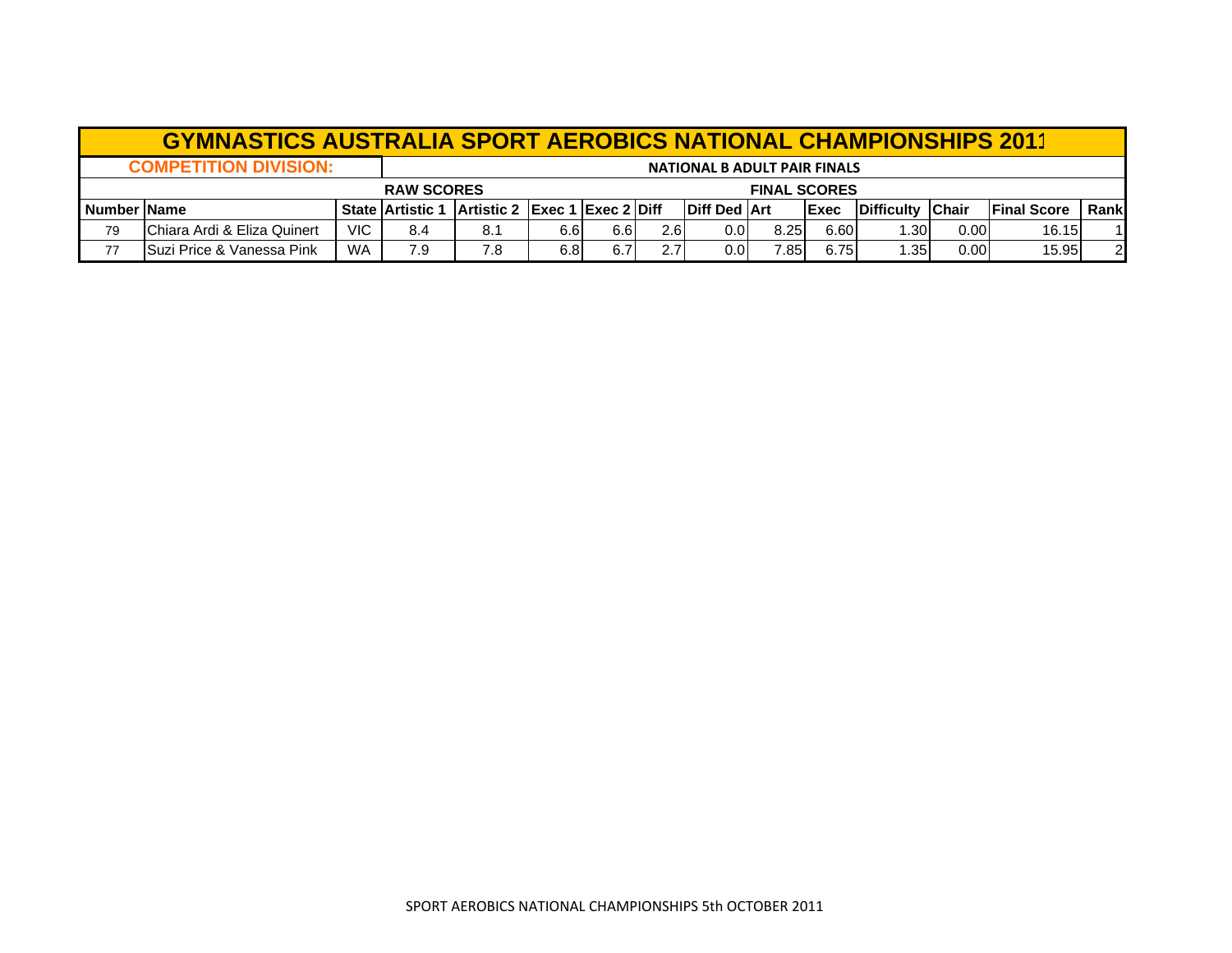|               | <b>GYMNASTICS AUSTRALIA SPORT AEROBICS NATIONAL CHAMPIONSHIPS 2011</b> |      |     |                                                |                     |     |                  |                                     |       |              |                    |              |                     |      |
|---------------|------------------------------------------------------------------------|------|-----|------------------------------------------------|---------------------|-----|------------------|-------------------------------------|-------|--------------|--------------------|--------------|---------------------|------|
|               | <b>COMPETITION DIVISION:</b>                                           |      |     |                                                |                     |     |                  | <b>NATIONAL B ADULT TEAM FINALS</b> |       |              |                    |              |                     |      |
|               |                                                                        |      |     |                                                | <b>FINAL SCORES</b> |     |                  |                                     |       |              |                    |              |                     |      |
| <b>Number</b> | <b>IName</b>                                                           |      |     | State Artistic 1 Artistic 2 Exec 1 Exec 2 Diff |                     |     |                  | <b>Diff Ded Art</b>                 |       | <b>IExec</b> | <b>IDifficulty</b> | <b>Chair</b> | <b>IFinal Score</b> | Rank |
|               | <b>ICarly Mcconnell . Shauni</b><br>75 Omond & Lana Roden              | VIC. | 7.4 |                                                | 6.4                 | 6.5 | 2.3 <sub>1</sub> | 0.0                                 | 7.451 | 6.45         | 1.15               | 0.00         | 15.05               |      |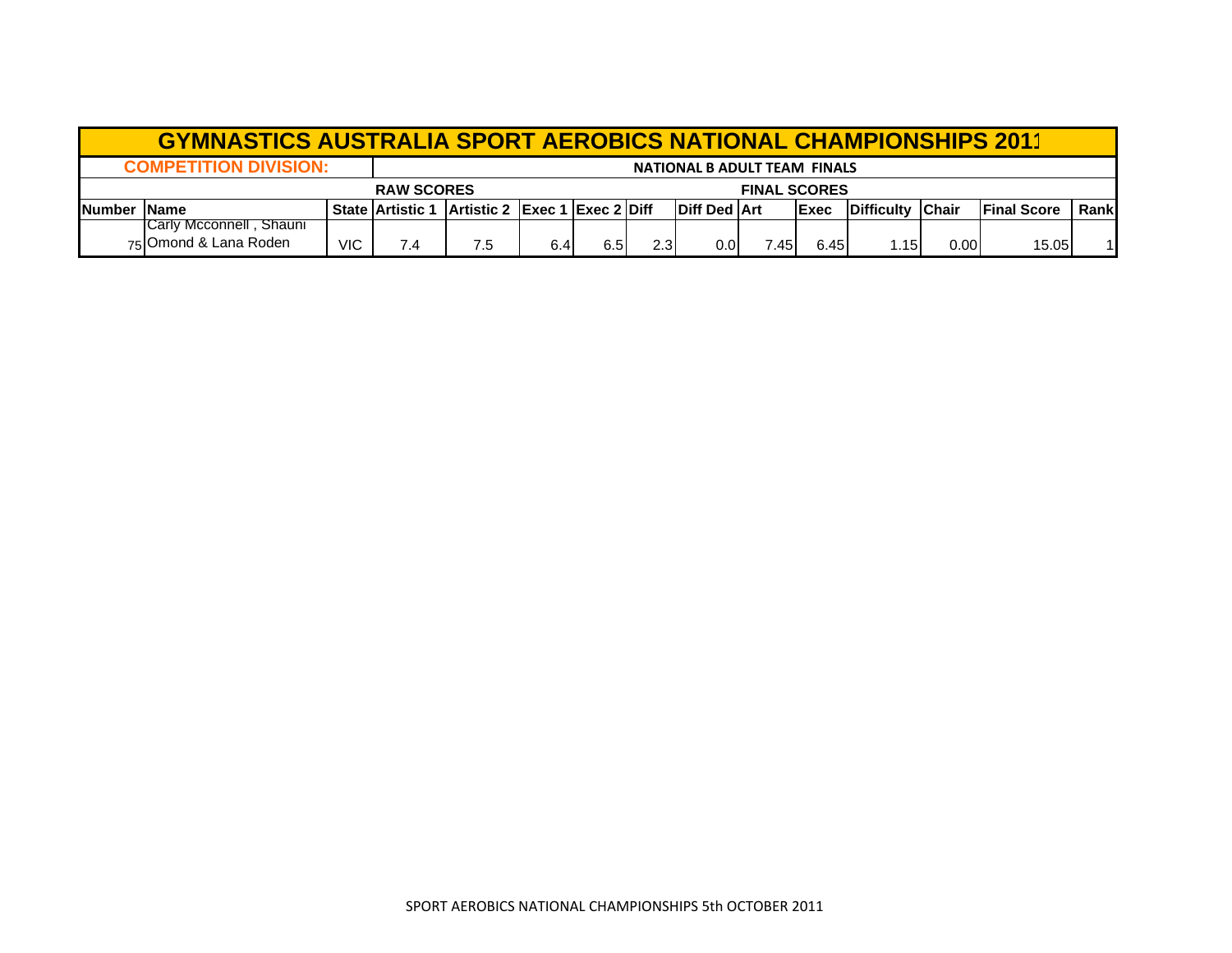|                      | <b>GYMNASTICS AUSTRALIA SPORT AEROBICS NATIONAL CHAMPIONSHIPS 2011</b> |     |                                                |  |      |      |     |                       |      |              |            |               |                     |       |  |
|----------------------|------------------------------------------------------------------------|-----|------------------------------------------------|--|------|------|-----|-----------------------|------|--------------|------------|---------------|---------------------|-------|--|
|                      | <b>COMPETITION DIVISION:</b><br>NATIONAL A JUNIOR INDIVIDUAL FINALS    |     |                                                |  |      |      |     |                       |      |              |            |               |                     |       |  |
|                      | <b>RAW SCORES</b><br><b>FINAL SCORES</b>                               |     |                                                |  |      |      |     |                       |      |              |            |               |                     |       |  |
| <b>INumber IName</b> |                                                                        |     | State Artistic 1 Artistic 2 Exec 1 Exec 2 Diff |  |      |      |     | <b>IDiff Ded IArt</b> |      | <b>IExec</b> | Difficulty | <b>IChair</b> | <b>IFinal Score</b> | Rankl |  |
|                      | 92 Miya Yamaguchi                                                      | QLD | 7.9                                            |  | 6.21 | 6.61 | 3.1 | 0.OI                  | 7.8I | 6.4          | .55        |               | 15.75               |       |  |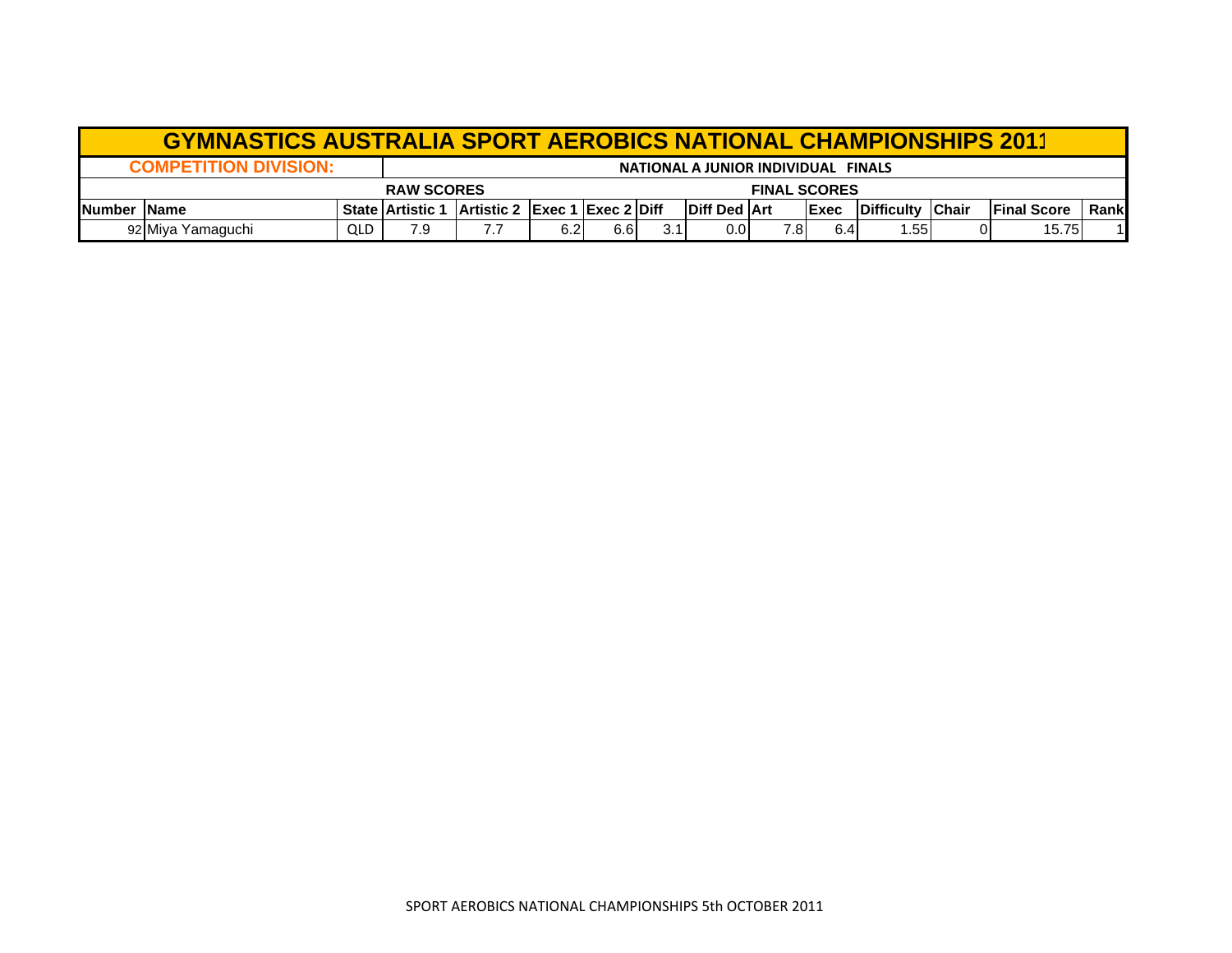|                                          | <b>GYMNASTICS AUSTRALIA SPORT AEROBICS NATIONAL CHAMPIONSHIPS 2011</b> |            |                                           |                               |      |                  |                  |                     |      |              |                  |      |                    |                |
|------------------------------------------|------------------------------------------------------------------------|------------|-------------------------------------------|-------------------------------|------|------------------|------------------|---------------------|------|--------------|------------------|------|--------------------|----------------|
|                                          | <b>COMPETITION DIVISION:</b>                                           |            | NATIONAL A INTERMEDIATE INDIVIDUAL FINALS |                               |      |                  |                  |                     |      |              |                  |      |                    |                |
| <b>RAW SCORES</b><br><b>FINAL SCORES</b> |                                                                        |            |                                           |                               |      |                  |                  |                     |      |              |                  |      |                    |                |
| Number Name                              |                                                                        |            | <b>State Artistic 1</b>                   | Artistic 2 Exec 1 Exec 2 Diff |      |                  |                  | <b>Diff Ded Art</b> |      | <b>IExec</b> | Difficulty Chair |      | <b>Final Score</b> | Rank           |
| 88                                       | Deborah Greenbaum                                                      | <b>NSW</b> | 8.2                                       | 8.2                           | 7.8I | 7.6I             | 4.4              | 0.01                | 8.20 | 7.701        | 2.20             | 0.00 | 18.10              |                |
| 82                                       | <b>Madison Napper</b>                                                  | <b>QLD</b> | 8.3                                       | 8.3                           | 7.1  | 7.3 <sub>l</sub> | 4.7              | 0.01                | 8.30 | 7.20         | 2.35             | 0.00 | 17.85              | $\overline{2}$ |
| 86                                       | Rebecca Donato                                                         | VIC        | 8.0                                       | 8.0                           | 6.5  | 6.8              | 4.1              | 0.0                 | 8.00 | 6.65         | 2.05             | 0.00 | 16.70              | 3              |
| 90                                       | Shania Mclean                                                          | <b>QLD</b> | 7.2                                       | 7.7                           | 7.4  | 7.OI             | 3.5 <sub>l</sub> | 0.01                | 7.45 | 7.201        | 1.75             | 0.00 | 16.40              | $\overline{4}$ |
| 84                                       | Nicole Morley                                                          | <b>NSW</b> | 7.7                                       | 7.8                           | 6.8  | 6.7              | 3.1              | 0.01                | 7.75 | 6.75         | 1.55I            | 0.00 | 16.05              | 5              |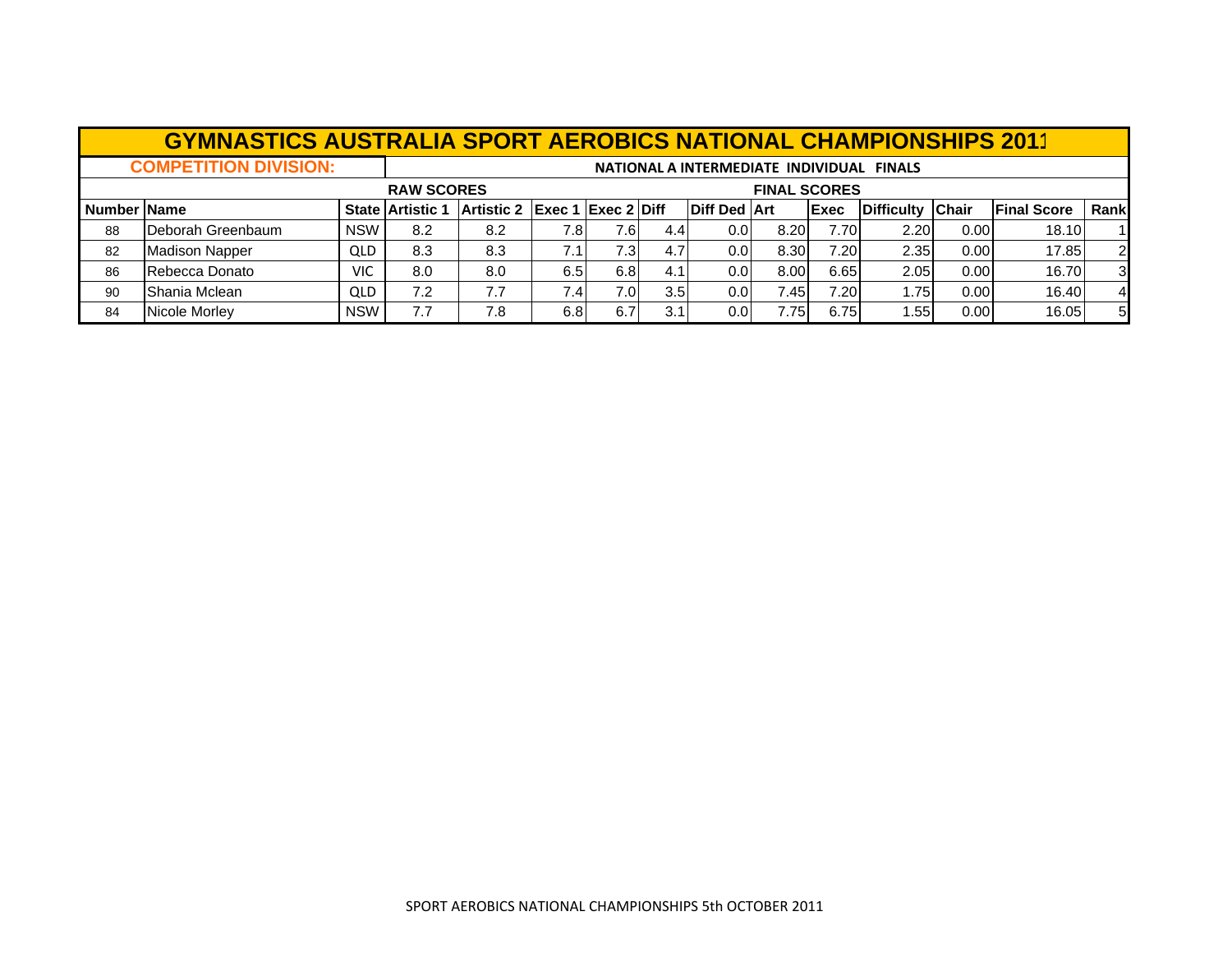|             | <b>GYMNASTICS AUSTRALIA SPORT AEROBICS NATIONAL CHAMPIONSHIPS 2011</b> |            |                                     |                               |      |                  |                  |                     |                     |      |                   |              |                    |                |
|-------------|------------------------------------------------------------------------|------------|-------------------------------------|-------------------------------|------|------------------|------------------|---------------------|---------------------|------|-------------------|--------------|--------------------|----------------|
|             | <b>COMPETITION DIVISION:</b>                                           |            | NATIONAL A SENIOR INDIVIDUAL FINALS |                               |      |                  |                  |                     |                     |      |                   |              |                    |                |
|             |                                                                        |            | <b>RAW SCORES</b>                   |                               |      |                  |                  |                     | <b>FINAL SCORES</b> |      |                   |              |                    |                |
| Number Name |                                                                        |            | <b>State Artistic 1</b>             | Artistic 2 Exec 1 Exec 2 Diff |      |                  |                  | <b>Diff Ded Art</b> |                     | Exec | <b>Difficulty</b> | <b>Chair</b> | <b>Final Score</b> | Rank           |
| 111         | <b>Briarly Collyns</b>                                                 | QLD        | 8.4                                 | 8.2                           | 7.7  | 8.0              | 4.1              | 0.01                | 8.30                | 7.85 | 2.05              | 0.00         | 18.20              |                |
| 121         | Chloe Jackson                                                          | <b>VIC</b> | 8.6                                 | 8.5                           | 7.5  | 7.4              | 3.5              | 0.01                | 8.55                | 7.45 | 1.751             | 0.00         | 17.75              | $\overline{2}$ |
| 113         | Rachael Johnson                                                        | QLD        | 8.0                                 | 7.7                           | 7.6I | 7.8 <sub>l</sub> | 4.2              | 0.0 <sub>l</sub>    | 7.85                | 7.70 | 2.10              | 0.00         | 17.65              | $\overline{3}$ |
| 127         | Isabella Vizec                                                         | <b>VIC</b> | 7.6                                 | 7.6                           | 7.3I | 7.2              | 4.1              | 0.0 <sub>l</sub>    | 7.60                | 7.25 | 2.05              | 0.00         | 16.90              | $\overline{4}$ |
| 119         | <b>Holly Gniadek</b>                                                   | <b>SA</b>  | 7.4                                 | 7.5                           | 7.0  | 7.1              | 3.6 <sub>l</sub> | 0.0 <sub>l</sub>    | 7.45                | 7.05 | 1.80              | 0.00         | 16.30              | 5 <sup>1</sup> |
| 123         | Anastasia Riordan-Banister                                             | <b>NSW</b> | 7.8                                 | 7.7                           | 7.1  | 7.0 <sub>l</sub> | 4.3 <sub>l</sub> | 0.0 <sub>l</sub>    | 7.75                | 7.05 | 2.15              | 1.00         | 15.95              | 6              |
| 115         | Karissa Marshall                                                       | VIC.       | 7.4                                 | 7.5                           | 6.5  | 6.5              | 3.1              | 0.0 <sub>l</sub>    | 7.45                | 6.50 | 1.55              | 0.00         | 15.50              | $\overline{7}$ |
| 117         | <b>Sarah Carter</b>                                                    | QLD        | 7.5                                 | 7.4                           | 6.3  | 6.3              | 2.4              | 0.0 <sub>l</sub>    | 7.45                | 6.30 | 1.20              | 0.20         | 14.75              | 8              |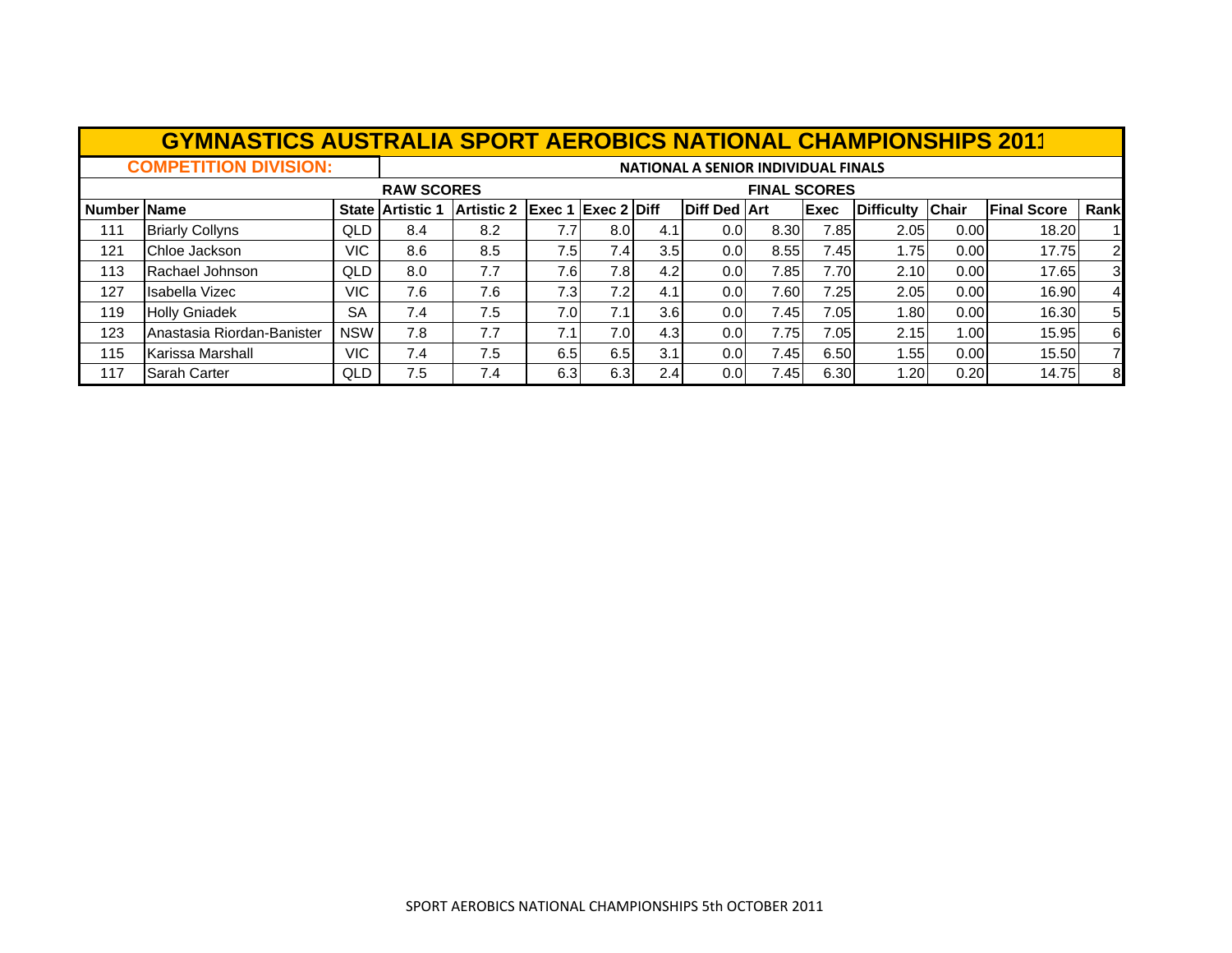| <b>GYMNASTICS AUSTRALIA SPORT AEROBICS NATIONAL CHAMPIONSHIPS 2011</b> |                                      |     |                                                |     |     |      |                     |                       |       |              |            |              |                     |       |
|------------------------------------------------------------------------|--------------------------------------|-----|------------------------------------------------|-----|-----|------|---------------------|-----------------------|-------|--------------|------------|--------------|---------------------|-------|
| <b>COMPETITION DIVISION:</b><br>NATIONAL A SENIOR PAIR FINALS          |                                      |     |                                                |     |     |      |                     |                       |       |              |            |              |                     |       |
| <b>RAW SCORES</b>                                                      |                                      |     |                                                |     |     |      | <b>FINAL SCORES</b> |                       |       |              |            |              |                     |       |
| <b>Number Name</b>                                                     |                                      |     | State Artistic 1 Artistic 2 Exec 1 Exec 2 Diff |     |     |      |                     | <b>IDiff Ded IArt</b> |       | <b>IExec</b> | Difficulty | <b>Chair</b> | <b>IFinal Score</b> | Rankl |
|                                                                        | <b>Rachael Johnson &amp; Briarly</b> |     |                                                |     |     |      |                     |                       |       |              |            |              |                     |       |
| 73                                                                     | Collyns                              | QLD | 7.8                                            | 7.6 | 6.8 | 7.01 | 3.5 <sub>l</sub>    | 0.01                  | 7.701 | 6.90         | 1.75       | 0.00         | 16.35               |       |